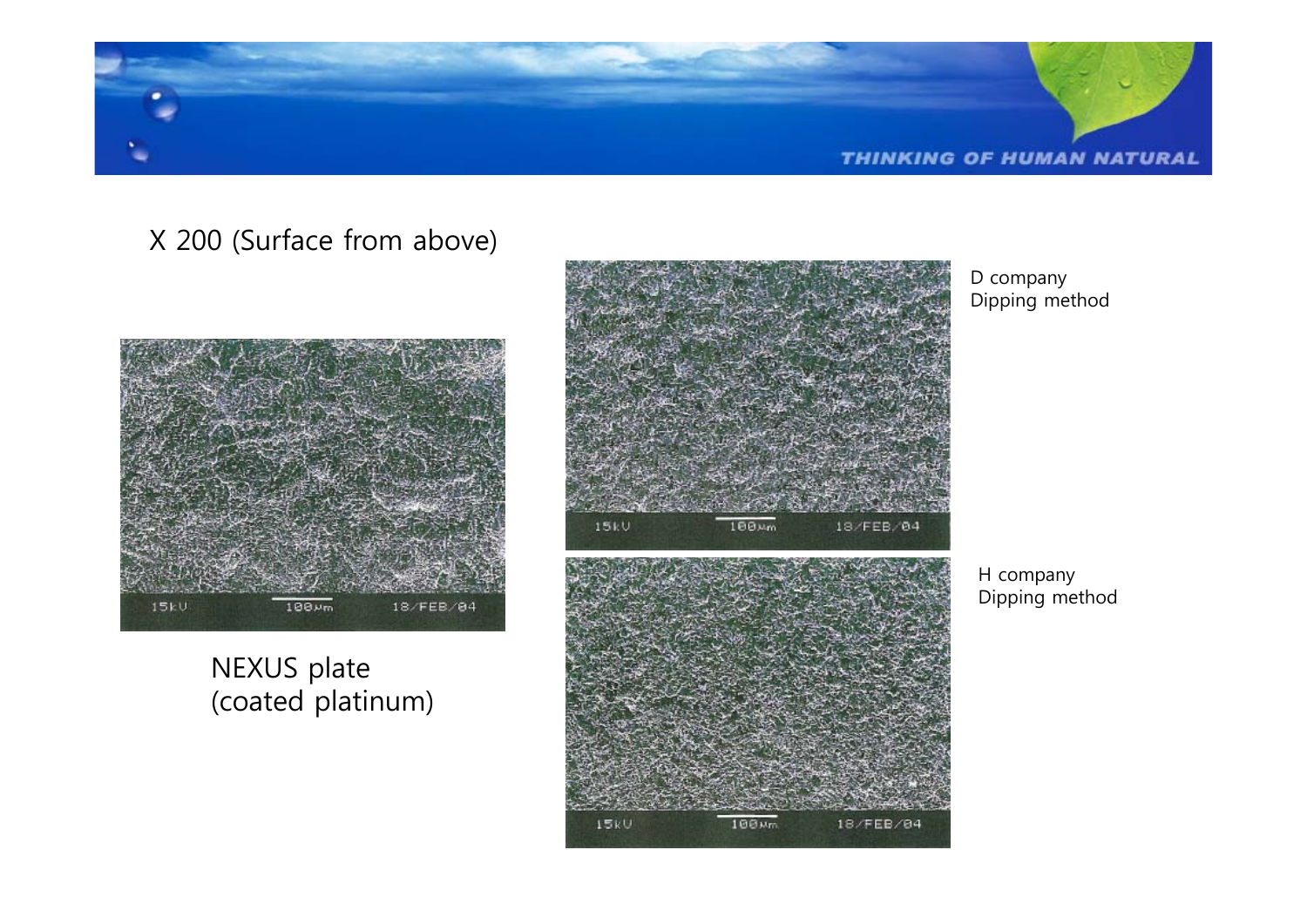

# X 1000 (Surface from above)



# NEXUS plate (coated platinum)



D company Dipping method



H company Dipping method

The Red arrows area is not coated platinum area.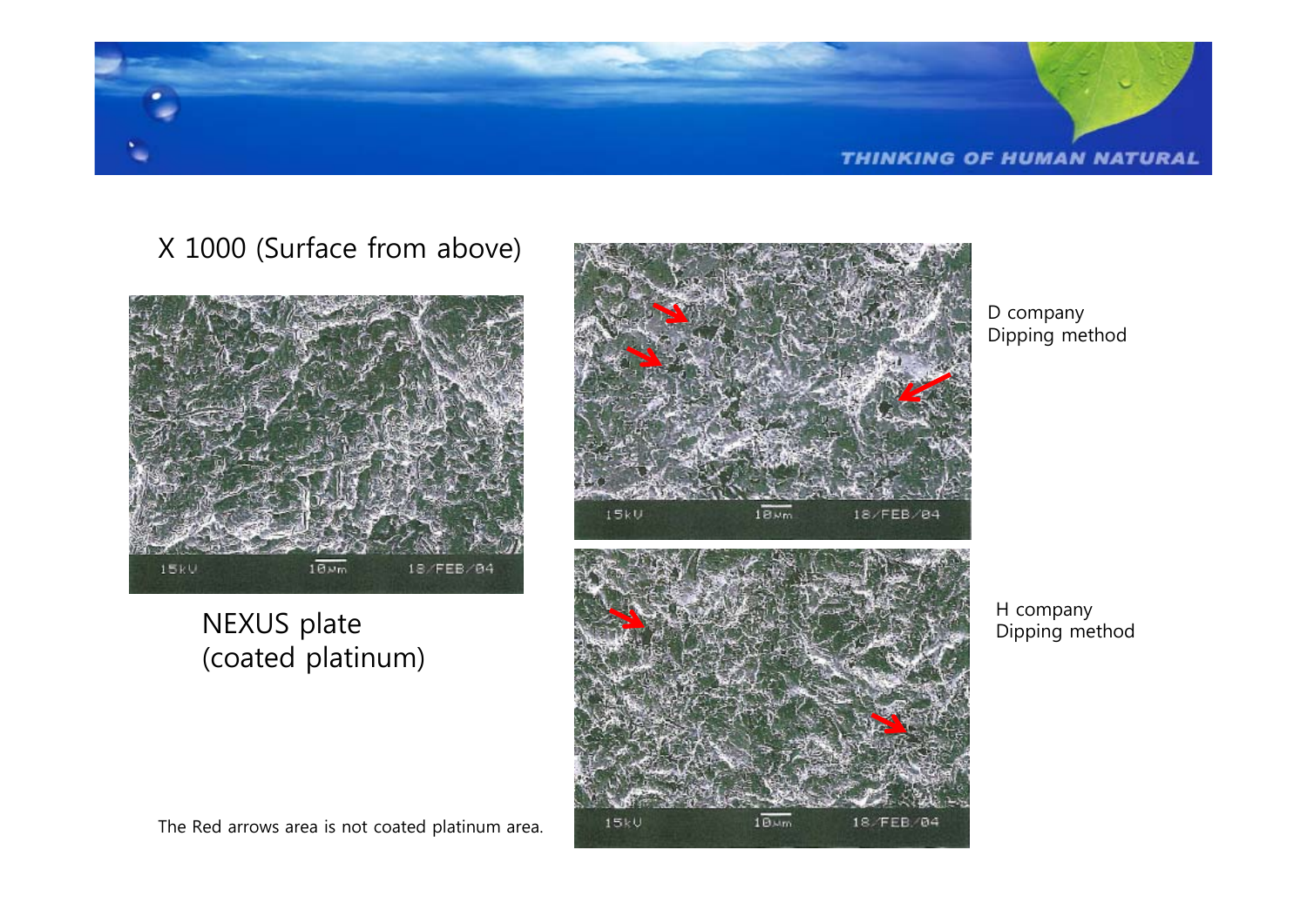

# X 1000 (Platinum rate)

The rate of platinum SEM image



NEXUS plate (coated platinum)

Our plate have full platinum by spray method.

Not enough to attach the platinum

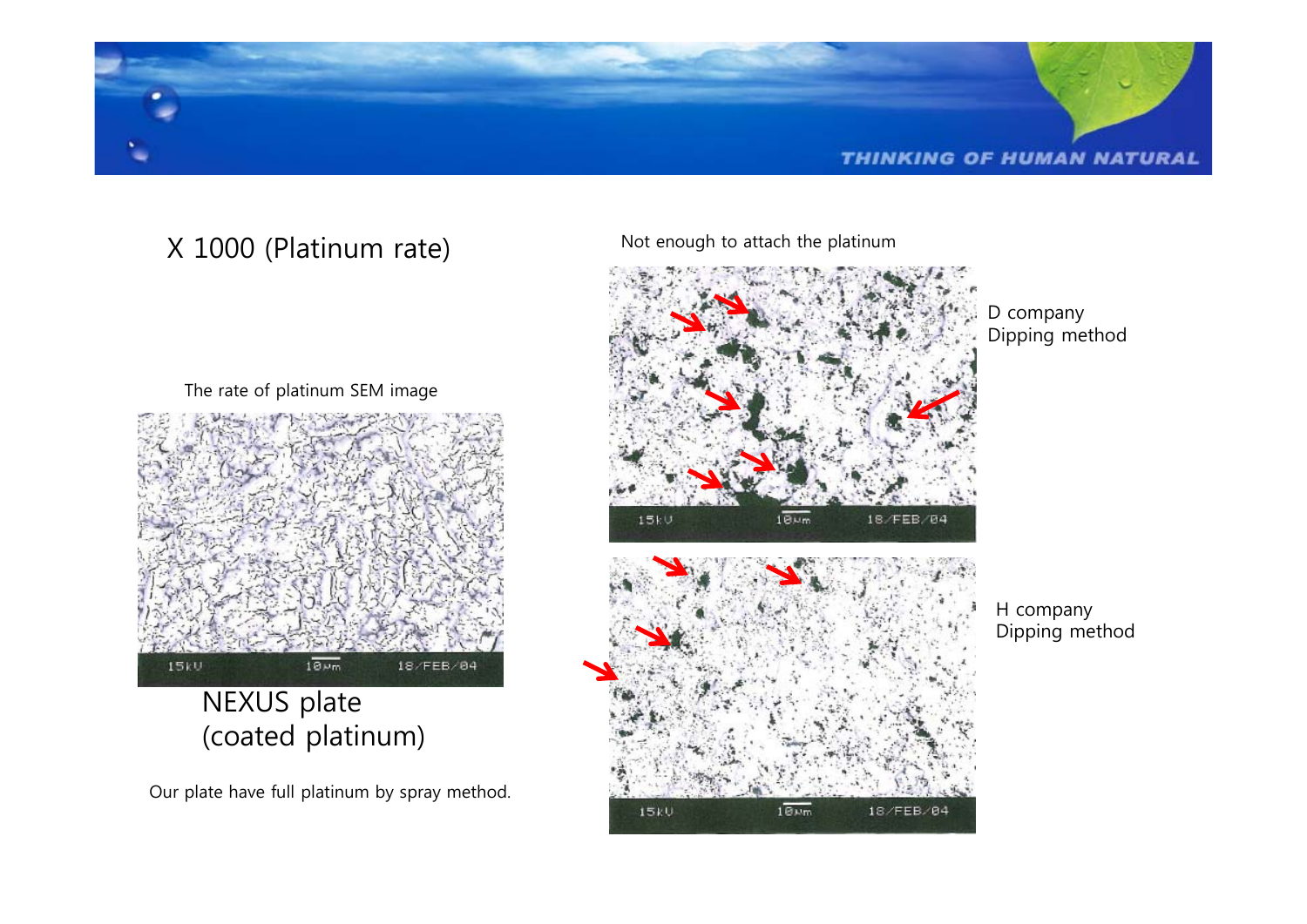

 $15kV$ 

# X 2000 (Cross section)



# NEXUS plate (coated platinum)

The plate surface is very rough so the rate of area very large better than other plates.

The plate surface is shown flat plate. So the rate of area small.



 $10<sub>Nm</sub>$ 

D company Dipping method

18/FEB/04

H company Dipping method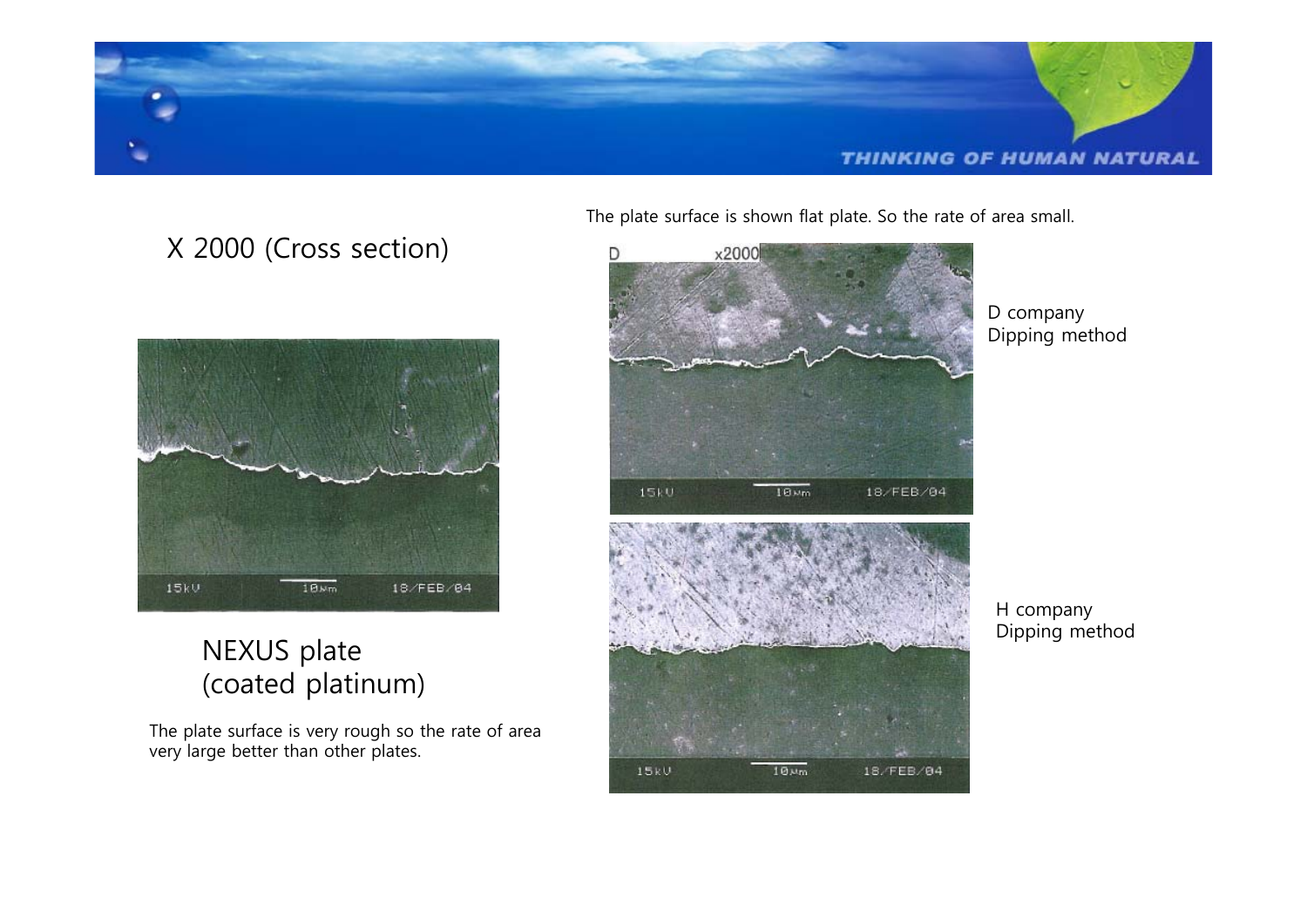

# X 7000 (Cross section)



# NEXUS plate (coated platinum)

The plate surface is very rough so the rate of area very large better than other plates.

The plate surface is shown flat plate. So the rate of area small. Also the platinum not enough to be coated on the plate.



D company Dipping method



H company Dipping method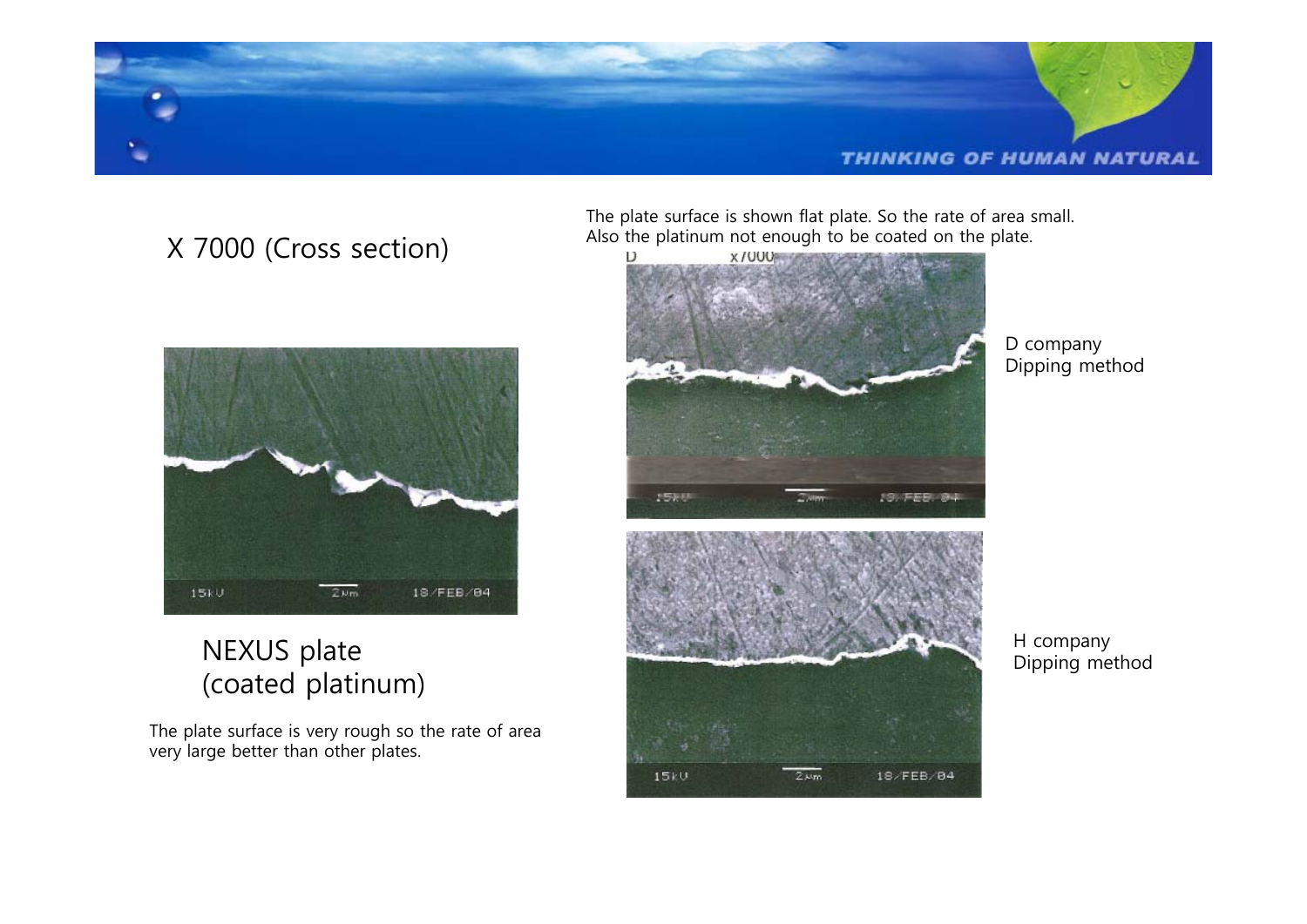

# X 2000 (Cross section) X 6000 (Cross section)



D/H company Dipping method D/H company Dipping method

When the plate are made by dipping, there are some dust, the area is not be coated for dust. So when you look the image, find out a black area.